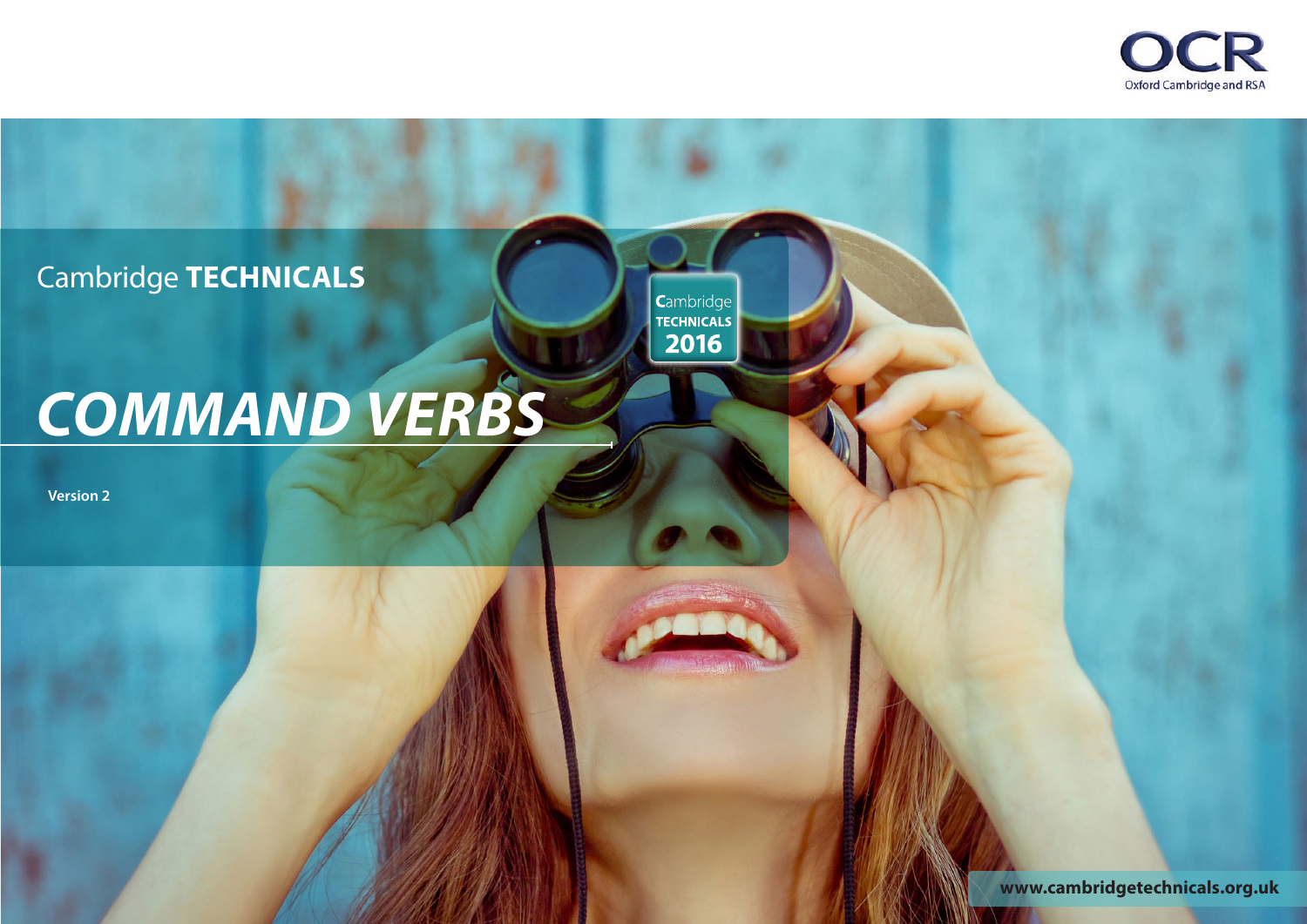#### Command verbs

We recognise that as a practitioner you will have a lot of teaching experience, however, you may find it useful to share these command verb meanings and examples with your learners.

The purpose of this guide is to give a definition of the command verbs used in the internally assessed (moderated units) of the Cambridge Technicals qualifications.

For the most frequently used command verbs, we have given you examples of how these verbs could be used about a chair.

If you are printing this from a pdf you will automatically see a printer friendly version.



| <b>Command verb</b> | <b>Meaning</b>                                                                                                                                                   | <b>Examples</b><br>A chair                                                                                                                                                                                                                                                                                                                                                                                                                                                                                                                                                                                                                                                                                                                                                                                                                                                                                                                                                                                                                                                                                                                                                                                                                                                                                                                                                                                                                                                                                                                                                                                                                                                |
|---------------------|------------------------------------------------------------------------------------------------------------------------------------------------------------------|---------------------------------------------------------------------------------------------------------------------------------------------------------------------------------------------------------------------------------------------------------------------------------------------------------------------------------------------------------------------------------------------------------------------------------------------------------------------------------------------------------------------------------------------------------------------------------------------------------------------------------------------------------------------------------------------------------------------------------------------------------------------------------------------------------------------------------------------------------------------------------------------------------------------------------------------------------------------------------------------------------------------------------------------------------------------------------------------------------------------------------------------------------------------------------------------------------------------------------------------------------------------------------------------------------------------------------------------------------------------------------------------------------------------------------------------------------------------------------------------------------------------------------------------------------------------------------------------------------------------------------------------------------------------------|
| <b>Adapt</b>        | Change to make suitable for a<br>new use or purpose                                                                                                              |                                                                                                                                                                                                                                                                                                                                                                                                                                                                                                                                                                                                                                                                                                                                                                                                                                                                                                                                                                                                                                                                                                                                                                                                                                                                                                                                                                                                                                                                                                                                                                                                                                                                           |
| <b>Analyse</b>      | Separate information into<br>components and identify their<br>characteristics. Discuss the pros<br>and cons of a topic or argument<br>and make reasoned comment. | A chair is used for sitting on. It can be used for standing on to reach something or kneeling on or hiding under but its most<br>common purpose is to be sat on. It normally comprises a seat; a backrest and is supported by legs. The legs are positioned<br>in such a way so as to balance the chair, so that when it is sat upon it does not collapse or become unstable.<br>Most chairs have four legs spaced to give stability to the chair. Chairs can have three legs, again it is the positioning of<br>the legs under the seat which provides the stability and makes a chair fit for purpose. Without the back rest a chair would<br>be classed as a stool. The ergonomics of the best rest and the design and materials used in the seat contribute to how<br>comfortable a chair may be to sit on.<br>Chairs can be made in many different styles and use a variety of materials. The design and material choice are reflected in<br>the cost of the chair. Traditionally chairs were made of wood however there is now a vast array of materials used in chair<br>production such as metal, plastic, rubber and fabric. The material used will affect the weight of the chair. Chairs are often<br>used alongside a table, for example whilst eating or working. They are used to support body weight in a sitting position. The<br>height of a chair is very important as if it was too high or too low it would not function at a table and may be uncomfortable.<br>Chairs can be produced in different sizes to make them suitable for individuals eg a child. Chair sizes are standardised<br>however it is relatively easy to find alternative sizes. |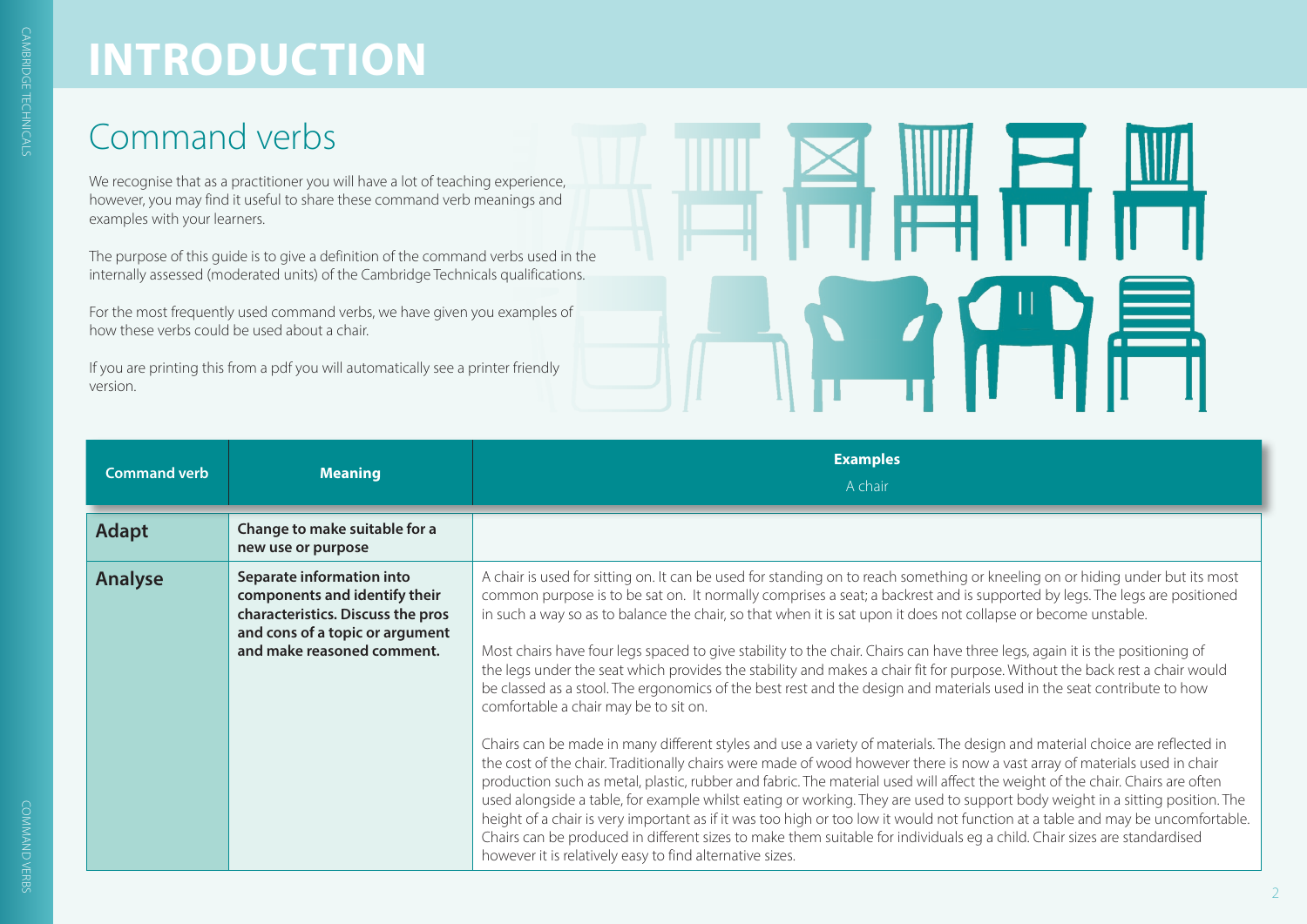| <b>Command verb</b> | <b>Meaning</b>                                                                                             | <b>Examples</b><br>A chair                                                                                                                                                                                                                                                                                                                                                                                                                                                                                                                                                                                                                                                                                                                                                                                                                                                                                                                                    |
|---------------------|------------------------------------------------------------------------------------------------------------|---------------------------------------------------------------------------------------------------------------------------------------------------------------------------------------------------------------------------------------------------------------------------------------------------------------------------------------------------------------------------------------------------------------------------------------------------------------------------------------------------------------------------------------------------------------------------------------------------------------------------------------------------------------------------------------------------------------------------------------------------------------------------------------------------------------------------------------------------------------------------------------------------------------------------------------------------------------|
| <b>Apply</b>        | Put into operation or use. Use<br>relevant skills/knowledge/<br>understanding appropriate to<br>context    |                                                                                                                                                                                                                                                                                                                                                                                                                                                                                                                                                                                                                                                                                                                                                                                                                                                                                                                                                               |
| <b>Assess</b>       | Offer a reasoned judgement of<br>the standard/quality of situation/<br>skills informed by relevant facts   | Having examined many different chairs, I would consider the wooden chair with a leather seat pad to be the most<br>comfortable. It is also affordable at a cost of £99. Having looked at many different types of material, this chair is easy to<br>lift and manoeuvre and it is easy to keep clean. The leather seat pad can be wiped down with affordable wipes and the<br>wooden legs and back rest do no present nooks and crannies where dust could collect.<br>The back rest and legs are made from solid wood and are oiled with Danish oil so should a scratch appear it would be<br>feasible to rub it down and re oil. Compared to many other chairs, which although cheaper are not made of solid wood<br>this means it would last longer and look presentable throughout. In my opinion this chair gives the best value for money,<br>looks the best, is comfortable to sit in and will last the best and is therefore the one I would recommend. |
| <b>Calculate</b>    | Generate a numerical answer,<br>with workings shown                                                        | Four chairs would be suitable for the size of table we have. The table is 130cm wide and a chair is 45cm wide, therefore 2<br>chairs can be fitted on each side of the table $(2 \times 45 = 90 \text{cm})$ , allowing $130 - 90 = 40 \text{cm}$ space between the chairs).                                                                                                                                                                                                                                                                                                                                                                                                                                                                                                                                                                                                                                                                                   |
| <b>Carry out</b>    | To undertake an activity of a<br>practical nature                                                          |                                                                                                                                                                                                                                                                                                                                                                                                                                                                                                                                                                                                                                                                                                                                                                                                                                                                                                                                                               |
| <b>Collect</b>      | <b>Gather together</b>                                                                                     |                                                                                                                                                                                                                                                                                                                                                                                                                                                                                                                                                                                                                                                                                                                                                                                                                                                                                                                                                               |
| Communicate         | To impart (knowledge) or<br>exchange (thoughts, feelings, or<br>ideas) by speech, writing, gestures<br>etc |                                                                                                                                                                                                                                                                                                                                                                                                                                                                                                                                                                                                                                                                                                                                                                                                                                                                                                                                                               |
| Compare             | Identify similarities and<br>differences                                                                   | This chair has four legs, a seat and a back rest. The other chair I am considering has three legs, a seat and a back rest. Both<br>are made from wood however the type of wood is different. This has made a considerable difference to the weight of the<br>chair and I would have to bear this in mind for things like ease of positioning and cleaning. The three legged chair looks<br>very contemporary whilst the four legged chair is more traditional. Both are fit for purpose and would suit the size and<br>style of table.<br>The biggest difference between the chairs is cost. The three legged chair costs considerably more than the four legged<br>chair and bearing in mind I would need four chairs, cost could be a deciding factor.                                                                                                                                                                                                      |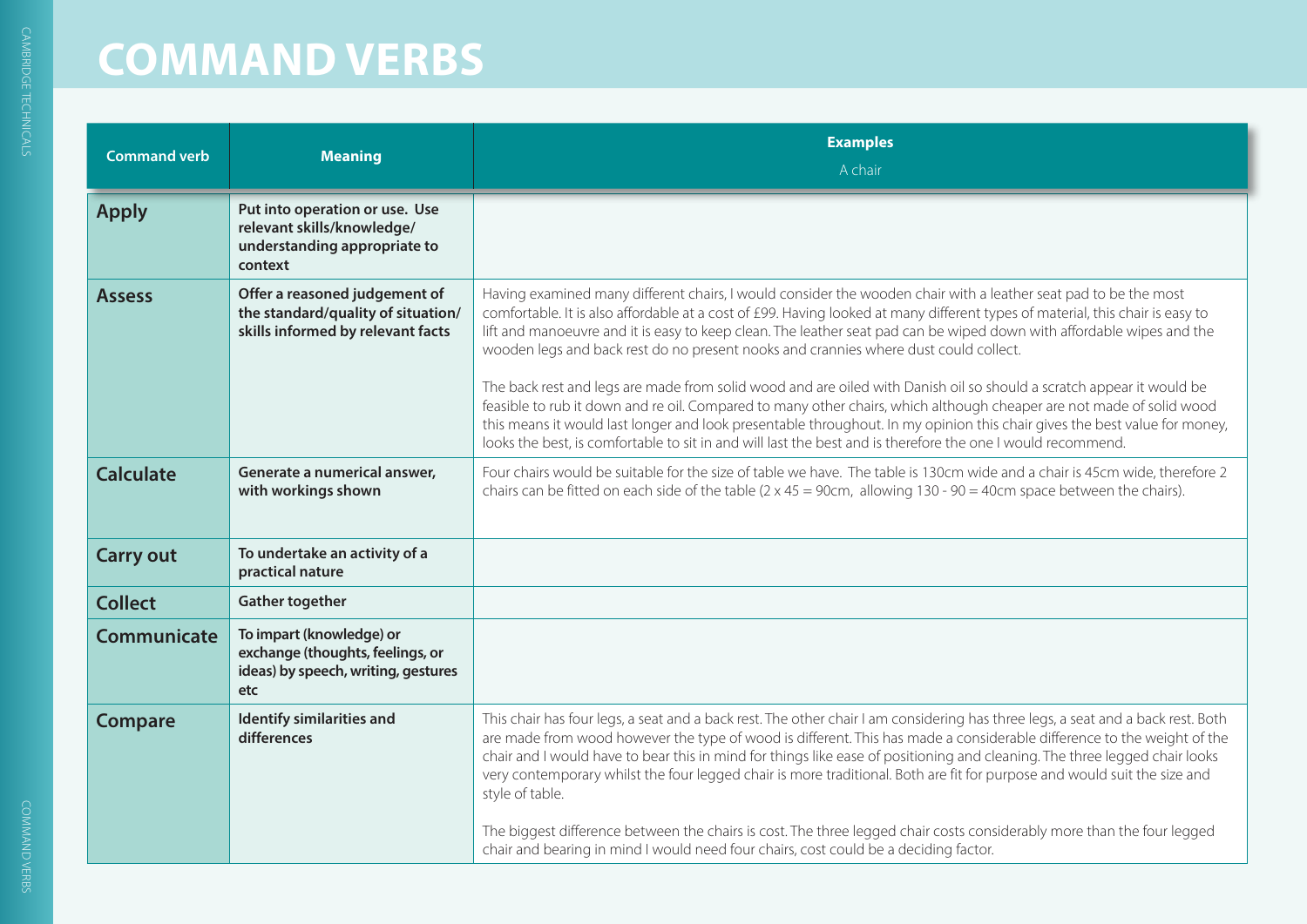| <b>Command verb</b> | <b>Meaning</b>                                                                                                                                                                    | <b>Examples</b><br>A chair                                                                                                                                                                                                                                                                                                                                                                                                                     |
|---------------------|-----------------------------------------------------------------------------------------------------------------------------------------------------------------------------------|------------------------------------------------------------------------------------------------------------------------------------------------------------------------------------------------------------------------------------------------------------------------------------------------------------------------------------------------------------------------------------------------------------------------------------------------|
| <b>Conduct</b>      | To do or carry out                                                                                                                                                                |                                                                                                                                                                                                                                                                                                                                                                                                                                                |
| <b>Contrast</b>     | <b>Identify differences</b>                                                                                                                                                       |                                                                                                                                                                                                                                                                                                                                                                                                                                                |
| <b>Create</b>       | To originate, eg to produce a<br>solution to a problem                                                                                                                            |                                                                                                                                                                                                                                                                                                                                                                                                                                                |
| <b>Demonstrate</b>  | Show in an explicit way                                                                                                                                                           |                                                                                                                                                                                                                                                                                                                                                                                                                                                |
| <b>Define</b>       | State or describe the nature,<br>scope or meaning                                                                                                                                 | A chair is a seat with a back, for one person.                                                                                                                                                                                                                                                                                                                                                                                                 |
| <b>Describe</b>     | Give an account, including all the<br>relevant characteristics, qualities,<br>or events                                                                                           | A chair may comprise of a seat, a back rest and is supported by legs. The legs are positioned so as to balance the chair.<br>There are many different styles of chair.                                                                                                                                                                                                                                                                         |
| <b>Design</b>       | Plan and presentation of ideas<br>to show the layout/function/<br>workings/object/system/process                                                                                  |                                                                                                                                                                                                                                                                                                                                                                                                                                                |
| <b>Determine</b>    | Find out, decide, eg what is<br>relevant. To find a solution by<br>following a set of procedures<br>or to obtain a numerical value<br>by carrying out a series of<br>calculations |                                                                                                                                                                                                                                                                                                                                                                                                                                                |
| <b>Develop</b>      | Progress/expand/initialise from a<br>starting point                                                                                                                               |                                                                                                                                                                                                                                                                                                                                                                                                                                                |
| <b>Discuss</b>      | Give an account that addresses a<br>range of ideas and arguments                                                                                                                  | I have a variety of different chairs in my home. All of them have a seat, back rest and are supported by legs. It is possible to<br>have a chair with three legs but most have four. The back rest is what defines the chair otherwise it could be called a stool.<br>When buying a chair, I would consider the room it is for, the design and colour and the price. It is important that it is fit for<br>purpose and that it is comfortable. |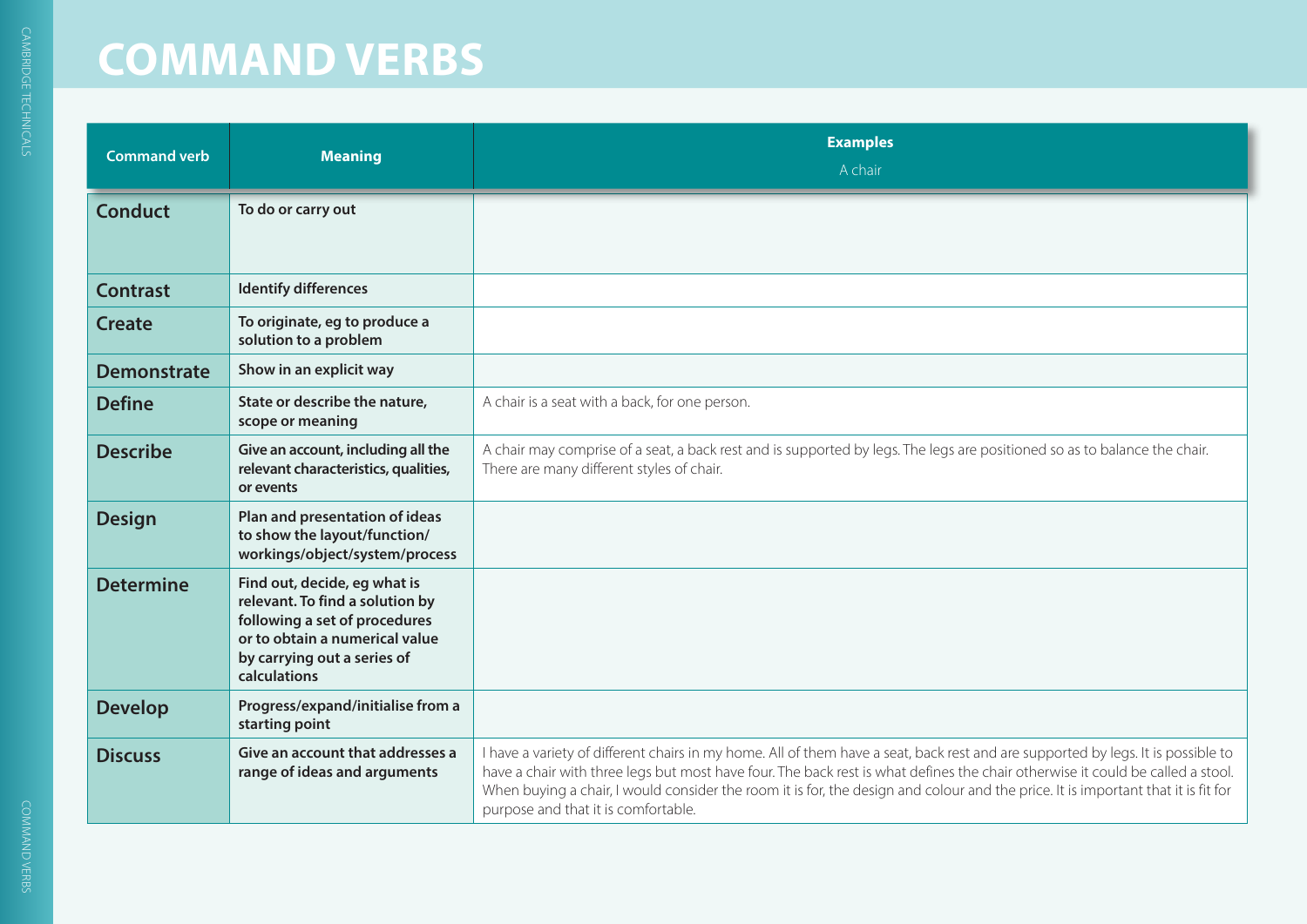| <b>Command verb</b> | <b>Meaning</b>                                                                                                                | <b>Examples</b><br>A chair                                                                                                                                                                                                                                                                                                                                                                                                                                                                                                                                                                                                                                                                                                                                                                                                                                                                                                             |
|---------------------|-------------------------------------------------------------------------------------------------------------------------------|----------------------------------------------------------------------------------------------------------------------------------------------------------------------------------------------------------------------------------------------------------------------------------------------------------------------------------------------------------------------------------------------------------------------------------------------------------------------------------------------------------------------------------------------------------------------------------------------------------------------------------------------------------------------------------------------------------------------------------------------------------------------------------------------------------------------------------------------------------------------------------------------------------------------------------------|
| <b>Display</b>      | Present/set out data/information                                                                                              |                                                                                                                                                                                                                                                                                                                                                                                                                                                                                                                                                                                                                                                                                                                                                                                                                                                                                                                                        |
| <b>Estimate</b>     | Assign an approximate value                                                                                                   |                                                                                                                                                                                                                                                                                                                                                                                                                                                                                                                                                                                                                                                                                                                                                                                                                                                                                                                                        |
| <b>Evaluate</b>     | Make a qualitative judgement<br>taking into account different<br>factors and using available<br>knowledge/experience/evidence | The chair I am considering has several strengths. It is made from a material which is hardwearing and with maintenance<br>and care this chair could last me a lifetime. If the chair got marked, chipped or damaged it could be remedied by me, at<br>home. This would avoid having to find a specialist and having to travel to or haul the chair a great distance, at great cost.<br>Another strength the chair has is its design. Because the back rest is moulded to an adult spine,<br>it is possible to remain sitting on it for hours without feeling any discomfort. The main weakness of the chair is its colour. It<br>is made from a light wood and as a long term investment this may not compliment the shades and style of the room, as<br>it develops. Also there is some intricate design on the back rest which could make cleaning difficult. This could result in a<br>build-up of dust which would look unsightly. |
| Examine(d)          | To look at, inspect, or scrutinise<br>carefully, or in detail. Investigate<br>closely                                         | To look at, the chair presents a contemporary design, using a variety of materials. The seat pad is cushioned and covered in<br>a red checked material. The back rest and legs are made of heavy duty plastic and are white. To touch the chair feels sleek<br>and smooth but it was remarkably heavy and difficult to manoeuvre. When laid on its back, I was able to confirm the legs<br>were solid and had small cushioned pads on the end, so as to avoid scratching the floor. The chair was comfortable to sit<br>on however on a warm day I could imagine sticking to the back rest. The back rest was sturdy but did not feel to support<br>my lower back well. The whole of the chair apart from the cushioned seat had been moulded as one piece and there were<br>no visible joints.                                                                                                                                        |
| <b>Explain</b>      | To give account of the purposes<br>or reasons                                                                                 | A chair is used for sitting on. It normally comprises a seat; a backrest and is supported by legs. The legs are positioned in<br>such a way so as to balance the chair, so that when it is sat upon it does not collapse or become unstable. Chairs can be<br>made in many different styles and use a variety of materials. The design and material choice are reflected in the cost of the<br>chair. Chairs are often used alongside a table, to support body weight at a convenient height whilst doing something at<br>the table. Chairs can be produced in different sizes to make them suitable for individuals eg a child.                                                                                                                                                                                                                                                                                                       |
| <b>Explore</b>      | To find out about                                                                                                             | The chair has four legs, a seat and a back rest. It appears to be heavy as it is made from metal however when lifted up it<br>was light. Having a closer look at the chair it was made from aluminium hence it had a metal look but was light weight.<br>The chair appeared to be patterned however it was made purely of metal, that had been finished in such a way that gave<br>the metal a swirled pattern. The chair felt cold to the touch and hard yet was remarkably comfortable and supportive.<br>I was able to sit in it comfortably for the 45 minutes I was in the shop discussing furniture with the assistant. Being made<br>from metal, I was concerned that there may have been sharp edges to the chair and it may prove unsafe. Having felt all<br>around the chair and looking closely at it in many positions, I was able to confirm it<br>was 100% safe to use.                                                  |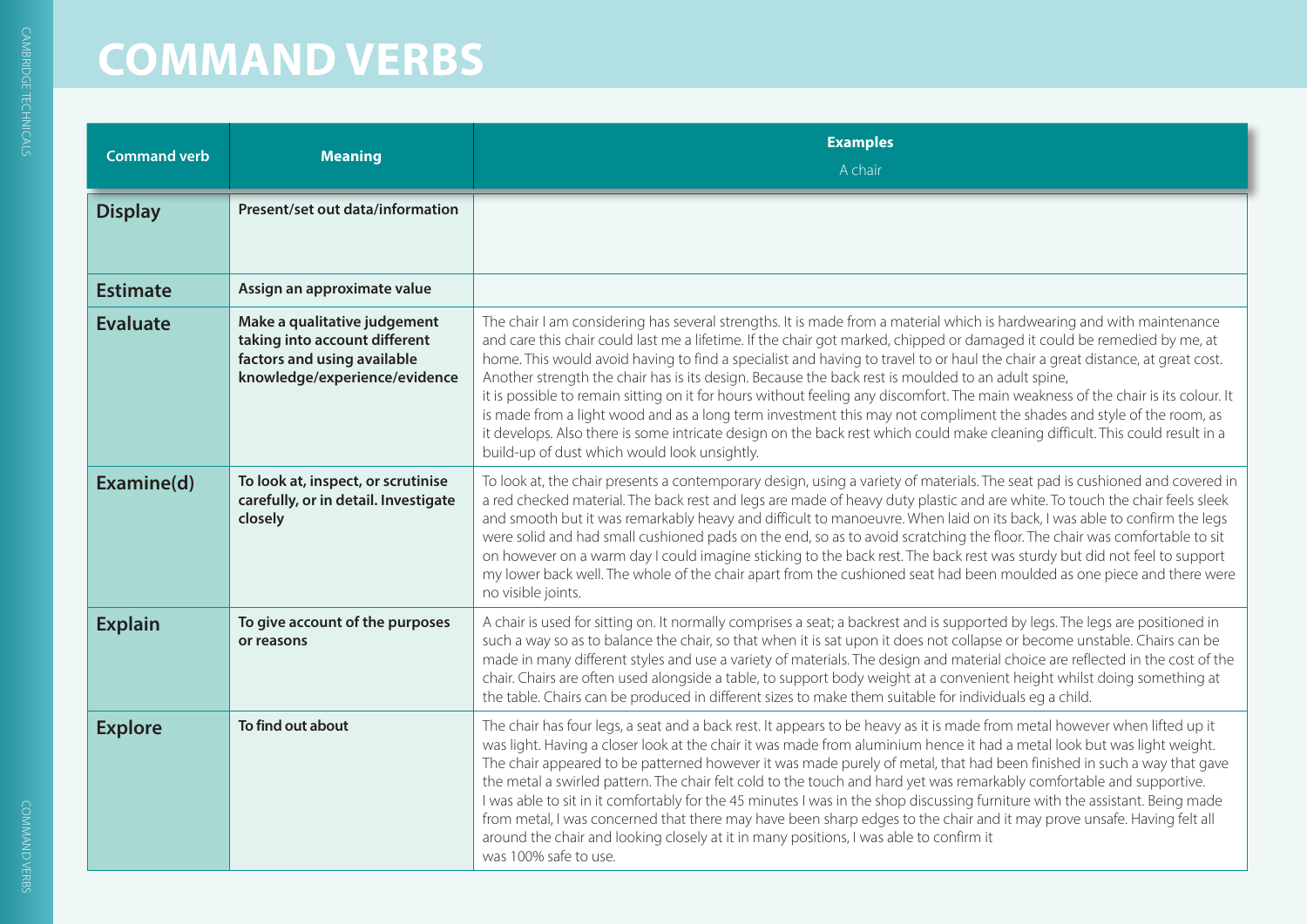| <b>Command verb</b> | <b>Meaning</b>                                                                                                                                               | <b>Examples</b><br>A chair                                                                                                                                                                                                                                                                                                                                                                                                                                                                                                                                                                                                                                                                                                                                                                      |
|---------------------|--------------------------------------------------------------------------------------------------------------------------------------------------------------|-------------------------------------------------------------------------------------------------------------------------------------------------------------------------------------------------------------------------------------------------------------------------------------------------------------------------------------------------------------------------------------------------------------------------------------------------------------------------------------------------------------------------------------------------------------------------------------------------------------------------------------------------------------------------------------------------------------------------------------------------------------------------------------------------|
| <b>Follow</b>       | To go in the direction of or to be<br>guided by instructions                                                                                                 |                                                                                                                                                                                                                                                                                                                                                                                                                                                                                                                                                                                                                                                                                                                                                                                                 |
| Generate            | To originate, eg to produce<br>a solution to a problem. To<br>produce original data by taking<br>measurements                                                |                                                                                                                                                                                                                                                                                                                                                                                                                                                                                                                                                                                                                                                                                                                                                                                                 |
| <b>Give</b>         | <b>Supply</b>                                                                                                                                                |                                                                                                                                                                                                                                                                                                                                                                                                                                                                                                                                                                                                                                                                                                                                                                                                 |
| <b>Identify</b>     | Recognise, list, name or<br>otherwise characterise                                                                                                           | The object in the middle with four legs, a seat and a back is a chair.                                                                                                                                                                                                                                                                                                                                                                                                                                                                                                                                                                                                                                                                                                                          |
| <b>Illustrate</b>   | Make clear by using examples or<br>provide diagrams                                                                                                          |                                                                                                                                                                                                                                                                                                                                                                                                                                                                                                                                                                                                                                                                                                                                                                                                 |
| Implement           | Put into action/use/effect                                                                                                                                   |                                                                                                                                                                                                                                                                                                                                                                                                                                                                                                                                                                                                                                                                                                                                                                                                 |
| Interpret           | <b>Translate information into</b><br>recognisable form. Convey one's<br>understanding to others, eg<br>in a performance. Explain the<br>meaning of something |                                                                                                                                                                                                                                                                                                                                                                                                                                                                                                                                                                                                                                                                                                                                                                                                 |
| Investigate         | To inquire into (a situation or<br>problem)                                                                                                                  | To look at, the chair presents a contemporary design, using a variety of materials. The seat pad is cushioned and covered in<br>a red checked material. The back rest and legs are made of heavy duty plastic and are white. To touch the chair feels sleek<br>and smooth but it was remarkably heavy and difficult to manoeuvre. When laid on its back, I was able to confirm the legs<br>were solid and had small cushioned pads on the end, so as to avoid scratching the floor. The chair was comfortable to sit<br>on however on a warm day I could imagine sticking to the back rest. The back rest was sturdy but did not feel to support<br>my lower back well. The whole of the chair apart from the cushioned seat had been moulded as one piece and there were<br>no visible joints. |
| <b>Justify</b>      | Present a reasoned case for<br>actions or decisions made                                                                                                     |                                                                                                                                                                                                                                                                                                                                                                                                                                                                                                                                                                                                                                                                                                                                                                                                 |
| <b>Measure</b>      | Establish a value using a suitable<br>measuring instrument or<br>technique                                                                                   |                                                                                                                                                                                                                                                                                                                                                                                                                                                                                                                                                                                                                                                                                                                                                                                                 |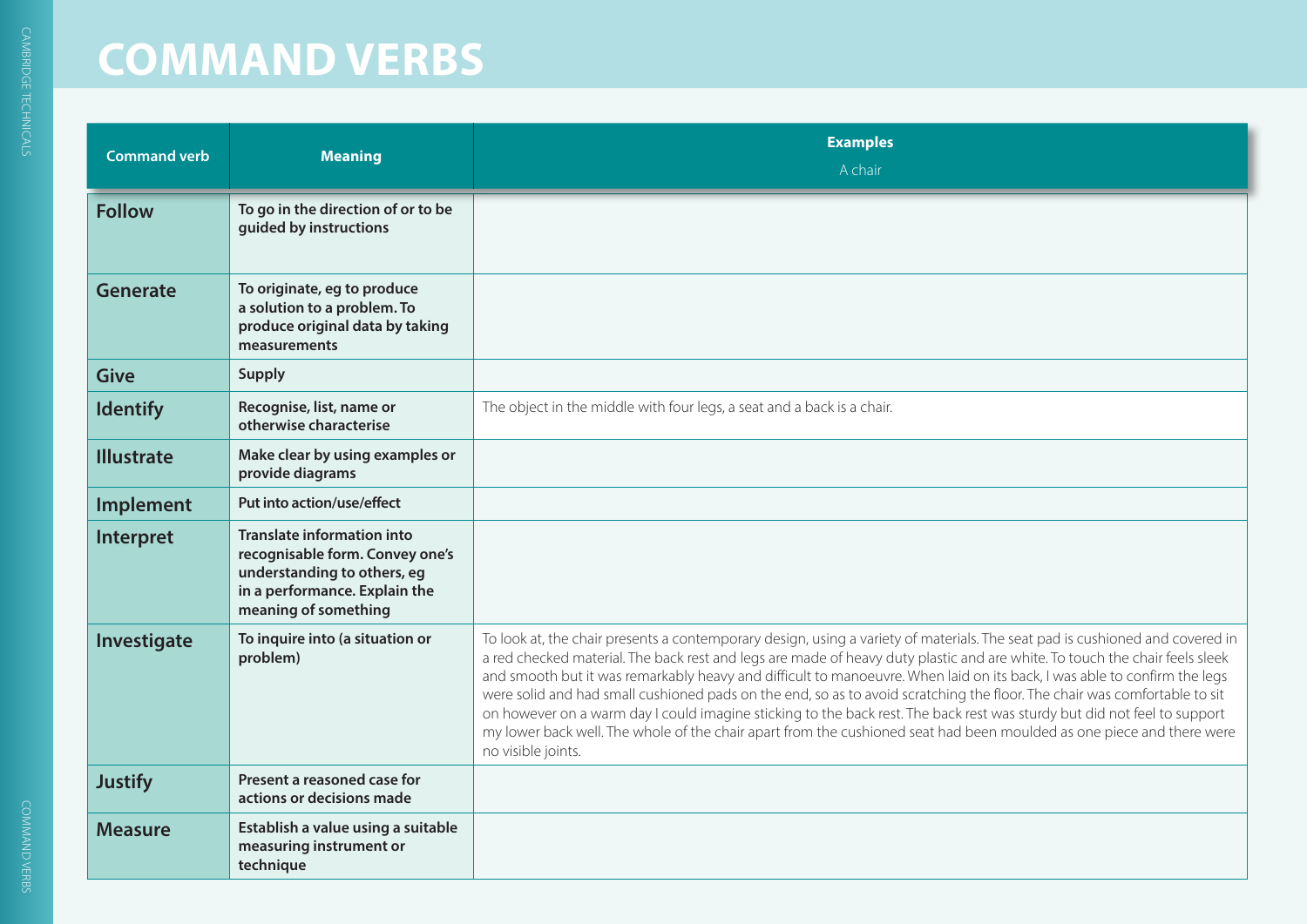| <b>Command verb</b> | <b>Meaning</b>                                                                                                                                  | <b>Examples</b><br>A chair                                                                                                                                                                  |
|---------------------|-------------------------------------------------------------------------------------------------------------------------------------------------|---------------------------------------------------------------------------------------------------------------------------------------------------------------------------------------------|
| <b>Name</b>         | To provide appropriate word(s) or<br>term(s)                                                                                                    |                                                                                                                                                                                             |
| <b>Obtain</b>       | Acquire                                                                                                                                         |                                                                                                                                                                                             |
| <b>Outline</b>      | A description setting out main<br>characteristics/points                                                                                        | A chair is a piece of furniture; usually it would be used alongside a table or desk. A chair is something that we sit on. It<br>usually consists of a seat and back rest supported by legs. |
| Participate         | Take part in                                                                                                                                    |                                                                                                                                                                                             |
| <b>Perform</b>      | Present/enact/demonstrate<br>practically                                                                                                        |                                                                                                                                                                                             |
| Plan                | Consider, set out and<br>communicate what is to be done                                                                                         |                                                                                                                                                                                             |
| <b>Predict</b>      | To say that an event or action will<br>happen in the future, as a result<br>of knowledge, experience or<br>evidence                             |                                                                                                                                                                                             |
| <b>Present</b>      | Produce an exposition/resumé for<br>an audience, eg at the conclusion<br>of the project to demonstrate<br>what has been done and the<br>outcome |                                                                                                                                                                                             |
| <b>Process</b>      | A systematic series of actions                                                                                                                  |                                                                                                                                                                                             |
| <b>Produce</b>      | To bring into existence. Give<br>rise to by intellectual or creative<br>ability: to make or manufacture                                         |                                                                                                                                                                                             |
| <b>Promote</b>      | Work for/urge the adoption of/<br>support/progress, eg a particular<br>course of action/solution                                                |                                                                                                                                                                                             |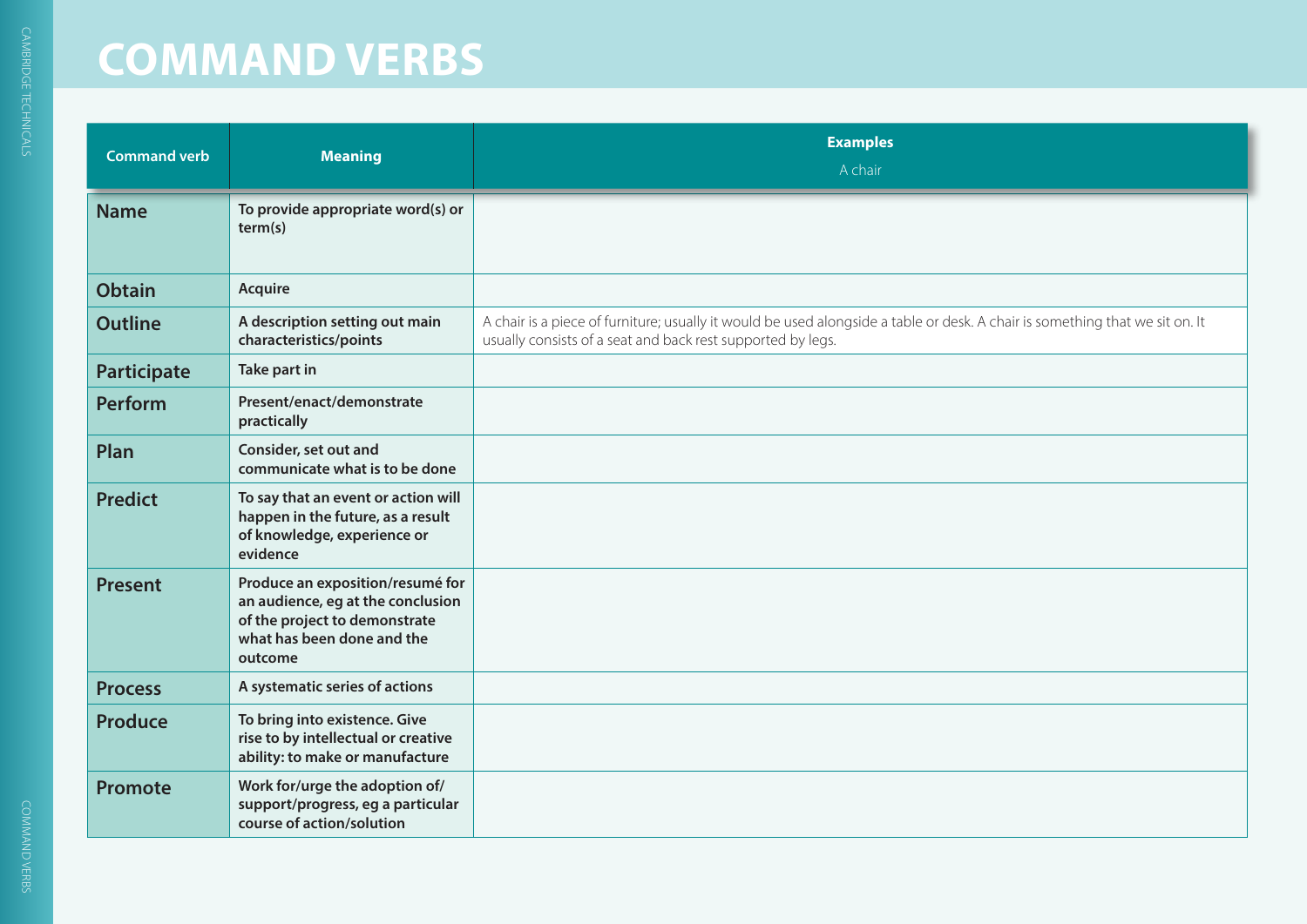| <b>Command verb</b> | <b>Meaning</b>                                                                                                                          | <b>Examples</b><br>A chair                                                                                                                                                                                                                                                                                                                                                                                                                                                                                                                                                                                                                                                                                                                                                                                                                                                                                                                                                                                                                                                                                      |
|---------------------|-----------------------------------------------------------------------------------------------------------------------------------------|-----------------------------------------------------------------------------------------------------------------------------------------------------------------------------------------------------------------------------------------------------------------------------------------------------------------------------------------------------------------------------------------------------------------------------------------------------------------------------------------------------------------------------------------------------------------------------------------------------------------------------------------------------------------------------------------------------------------------------------------------------------------------------------------------------------------------------------------------------------------------------------------------------------------------------------------------------------------------------------------------------------------------------------------------------------------------------------------------------------------|
| Propose             | Put forward an idea, plan,<br>suggestion for consideration by<br>others                                                                 |                                                                                                                                                                                                                                                                                                                                                                                                                                                                                                                                                                                                                                                                                                                                                                                                                                                                                                                                                                                                                                                                                                                 |
| <b>Recommend</b>    | Suggest/put forward as being<br>appropriate, with reasons why                                                                           |                                                                                                                                                                                                                                                                                                                                                                                                                                                                                                                                                                                                                                                                                                                                                                                                                                                                                                                                                                                                                                                                                                                 |
| <b>Reflect</b>      | Look back upon and appraise,<br>relate to, eg to stated aims.<br>Give contemplative, balanced<br>consideration to an issue or<br>action |                                                                                                                                                                                                                                                                                                                                                                                                                                                                                                                                                                                                                                                                                                                                                                                                                                                                                                                                                                                                                                                                                                                 |
| <b>Report</b>       | To prepare a detailed account<br>or statement about an event or<br>topic                                                                |                                                                                                                                                                                                                                                                                                                                                                                                                                                                                                                                                                                                                                                                                                                                                                                                                                                                                                                                                                                                                                                                                                                 |
| <b>Research</b>     | Investigation into and study of<br>materials and sources to establish<br>facts and reach conclusions                                    |                                                                                                                                                                                                                                                                                                                                                                                                                                                                                                                                                                                                                                                                                                                                                                                                                                                                                                                                                                                                                                                                                                                 |
| <b>Review</b>       | Survey information, methods,<br>outcomes, conclusions, after<br>the event, deciding what was<br>effective or not                        | Having tried out and researched chairs it is possible to categorise and label the many different types of chair. There were<br>pros and cons to each design and material sampled but it would appear four legged chairs are the most reliable. Back<br>rests vary considerably but those that form an S shape did suit the back shape the best. There is a chair out there to suit<br>every individual, diddy chairs, huge chairs, funky chairs, traditional chairs made from a multitude of different materials. The<br>majority of chairs seemed to combine materials and all were aesthetically pleasing to the user.<br>Ultimately the chair you choose has to be suitable for the space in which it will be placed, it must be fit for purpose and<br>it must be safe to use. Selecting a chair is a matter for personal choice and personal finances. The cost of a chair varies<br>greatly, a bespoke piece of furniture made from a precious or less common material can be highly expensive. Mass<br>manufactured, flat packed chairs or those made from cheaper materials may suit the poorer wallet. |
| <b>Select</b>       | Carefully choose as being the<br>most suitable for a task or<br>purpose                                                                 |                                                                                                                                                                                                                                                                                                                                                                                                                                                                                                                                                                                                                                                                                                                                                                                                                                                                                                                                                                                                                                                                                                                 |
| Set up              | Prepare a system or set of<br>equipment for operation                                                                                   |                                                                                                                                                                                                                                                                                                                                                                                                                                                                                                                                                                                                                                                                                                                                                                                                                                                                                                                                                                                                                                                                                                                 |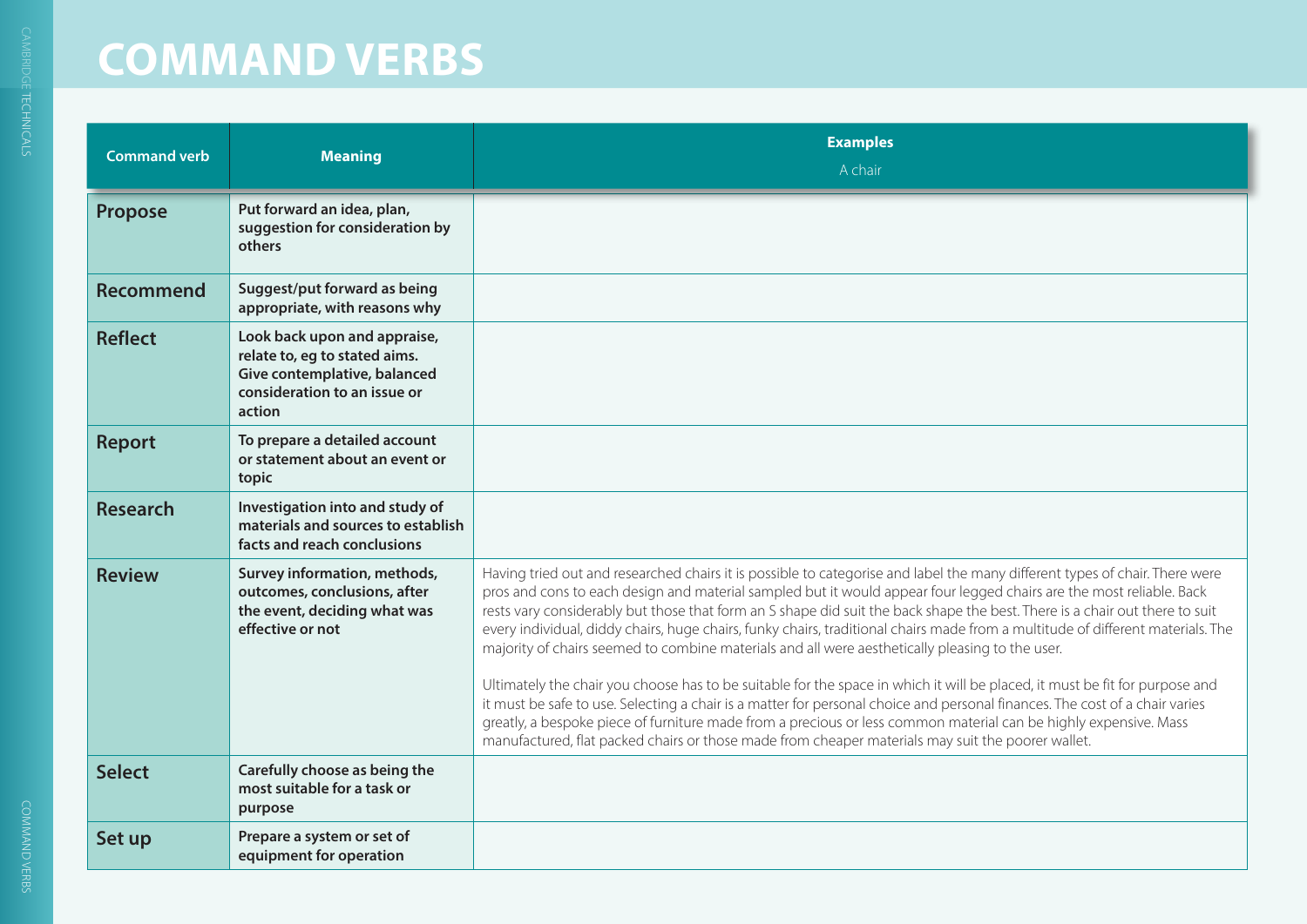| <b>Command verb</b> | <b>Meaning</b>                                                                                                             | <b>Examples</b><br>A chair |
|---------------------|----------------------------------------------------------------------------------------------------------------------------|----------------------------|
| <b>State</b>        | Express in precise terms, express<br>in unequivocal terms                                                                  |                            |
| <b>Suggest</b>      | Give possible alternatives,<br>produce an idea, put forward, eg<br>an idea or plan, for consideration                      |                            |
| <b>Summarise</b>    | To sum up or to put things into<br>your own words or to create<br>a précis of the information<br>discussed                 |                            |
| <b>Undertake</b>    | Take part in or carry out an<br>activity                                                                                   |                            |
| <b>Use</b>          | Apply the information provided<br>or apply prior learning. To put<br>into service or action. Employ for<br>a given purpose |                            |